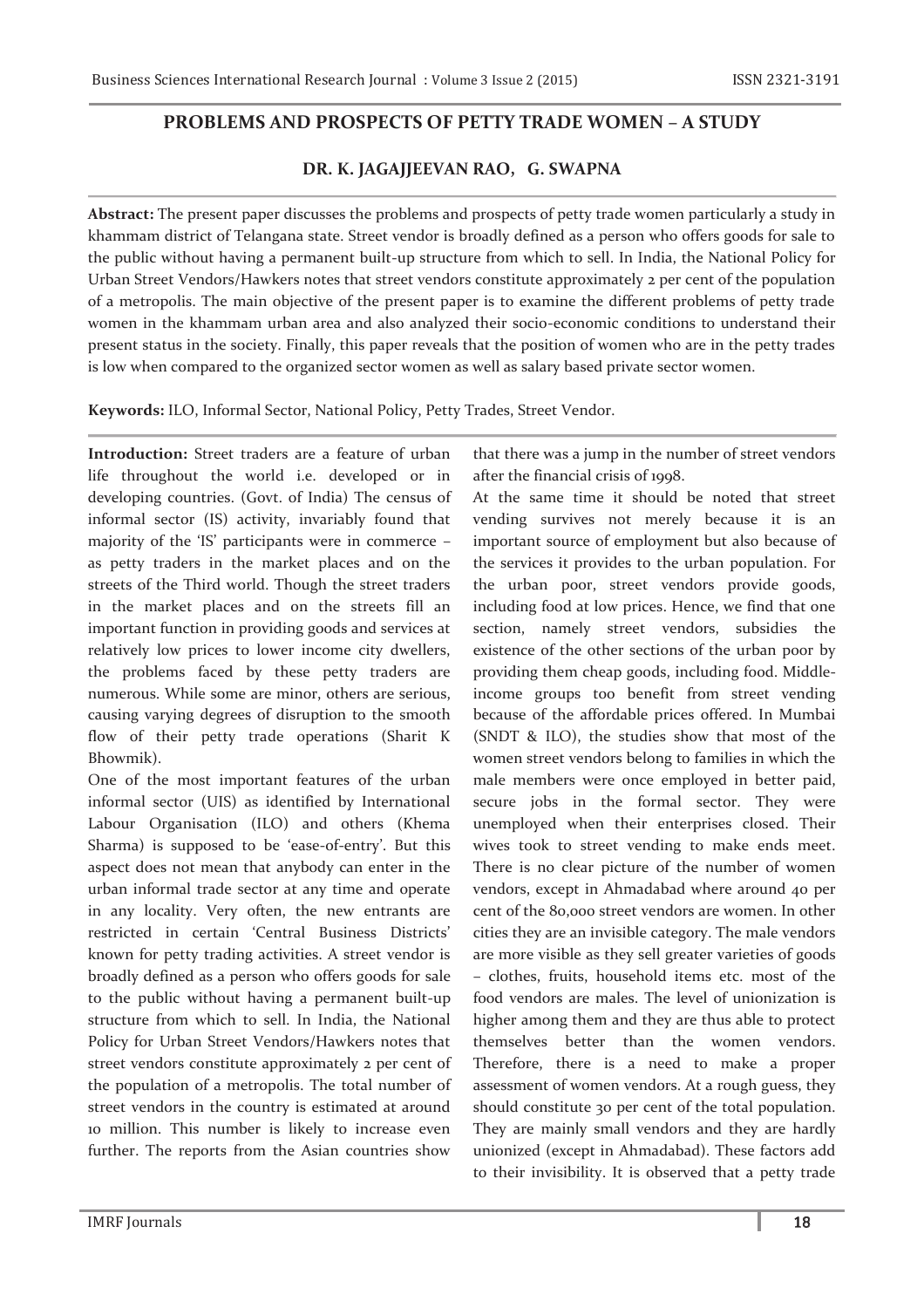woman with a lot of initial problems before she could set off on a petty trading activity. Even after resolving the initial problems and embarking on the venture, there still remain quite a few problems she has to contend with in the course of carrying on with his activity. Moreover, new problems keep cropping up forcing the owner to go from pillar to post in pursuit of a solution. Some petty shops fold up in the process, some change into an alternate line of activity and others may well shift to new locations. The present paper makes a modest attempt to identify the problems as perceived and voiced by the sampled petty trade women they and subsequently their prospects are also identified.

 **Objectives of the study:** The main objective of the present study is to examine the problems of petty trade women in the study area. The study further aims To discuss the socio-economic conditions of selected petty trade women; To find out the occupation and income status of the selected respondents; To understand the saving as well as debt position of selected respondents; and To examine the problems of selected respondents;

**Methodology:** The present study depends upon primary sources of data. The selected Khammam district belongs to Telangana State. To elicit detailed information as to petty trade women, a structured questionnaire has been prepared and administered. Further, participation and observation methods are also adopted to collect real information about their lives. Khammam district urban area has been selected for the present study. The details of the socio-economic conditions of the selected petty trade women has been presented in Table – 1

| Table - 1: Socio-Economic Profile of the Selected Respondents |                       |              |            |  |  |  |
|---------------------------------------------------------------|-----------------------|--------------|------------|--|--|--|
| S. No                                                         | <b>Particulars</b>    | No. of Women | % to total |  |  |  |
| 1                                                             | Age (in years)        |              |            |  |  |  |
|                                                               | 30                    | 12           | 20.00      |  |  |  |
|                                                               | $31 - 40$             | 24           | 40.00      |  |  |  |
|                                                               | $41 - 50$             | 16           | 26.67      |  |  |  |
|                                                               | Above 50              | $\rm ^{o8}$  | 13.33      |  |  |  |
|                                                               | <b>Total</b>          | 60           | 100.00     |  |  |  |
| $\overline{2}$                                                | <b>Education</b>      |              |            |  |  |  |
|                                                               | Illiterates           | 18           | 30.00      |  |  |  |
|                                                               | Primary               | 26           | 43.33      |  |  |  |
|                                                               | Secondary             | 12           | 20.00      |  |  |  |
|                                                               | Intermediate & Above  | 04           | 06.67      |  |  |  |
|                                                               | <b>Total</b>          | 60           | 100.00     |  |  |  |
| 3                                                             | <b>Marital Status</b> |              |            |  |  |  |
|                                                               | Married               | 48           | 80.00      |  |  |  |
|                                                               | Widowed               | 09           | 15.00      |  |  |  |
|                                                               | Separated             | 03           | 05.00      |  |  |  |
|                                                               | <b>Total</b>          | 60           | 100.00     |  |  |  |

Source: Field Study

Note: Figures in Parentheses state percentage to total respondents

Table – 1 indicates that 40 per cent of selected women are in the age group of 31-40 years while it is lowest in the age group of above 50 years i.e. 13.33 per cent. As much as 43.33 per cent of the selected respondents stop their study at primary level while 30 per cent are illiterates. Further, 20 per cent could study up to secondary level and only 6.67 per cent of the selected respondents could get the opportunity to study at the level of intermediate and above. This clearly indicates

low level of literacy rate among women, despite so many measures taken up by the government to provide the educational facilities for people in general and women in particular. There is a lot of gap in the women's education in terms of achieving the goal of 'Education for All'. As high as 80 per cent of the selected respondents are married. The percentage of widowed is 15 per cent while 5 per cent are the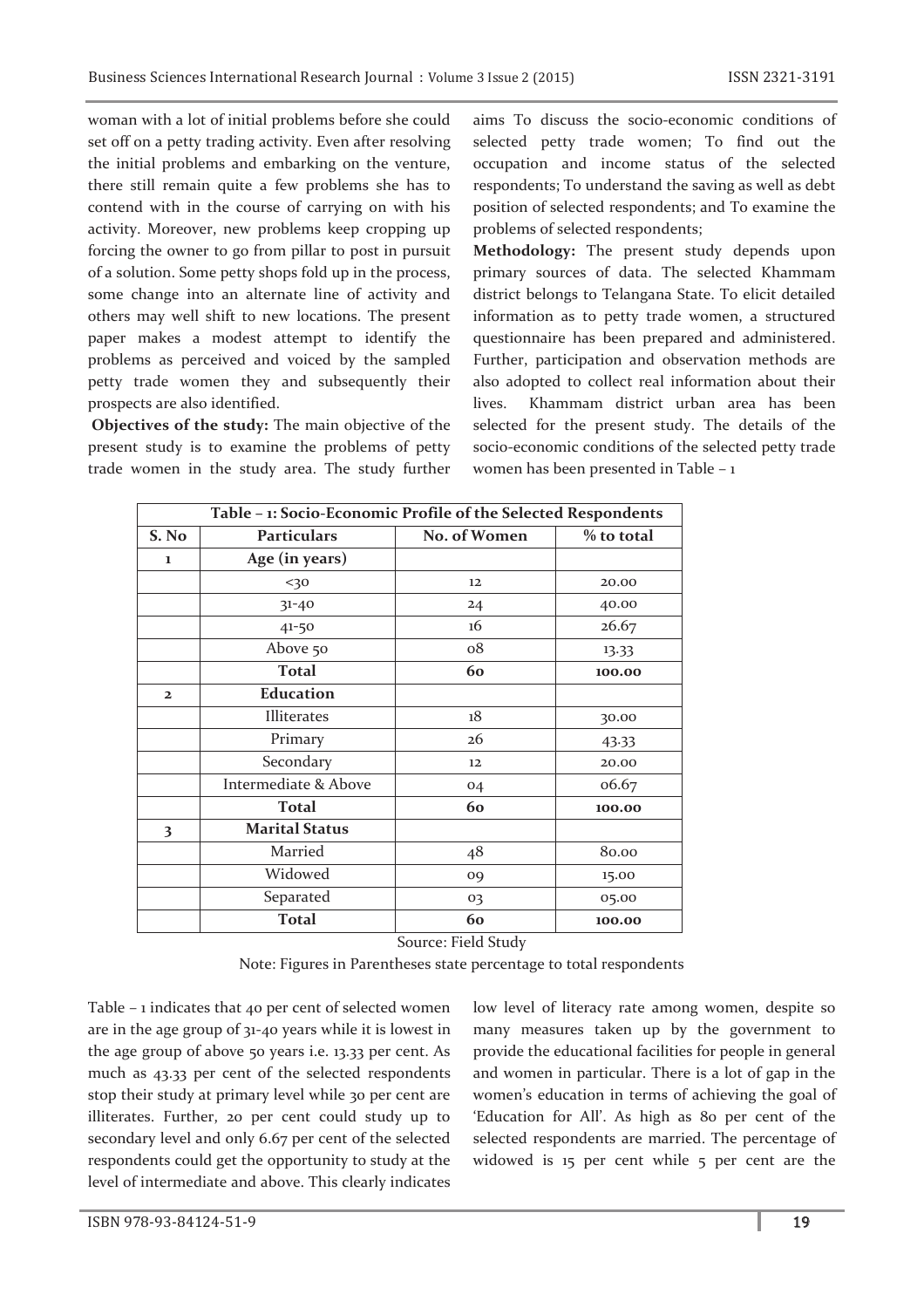| Table - 2: Trade Details of the Selected Respondents |                       |                            |        |  |  |  |
|------------------------------------------------------|-----------------------|----------------------------|--------|--|--|--|
| S. No                                                | <b>Trade Details</b>  | No. of Women<br>% to total |        |  |  |  |
| I.                                                   | Vegetable Sellers     | 32                         | 53.34  |  |  |  |
| $\overline{2}$                                       | <b>Fruit Sellers</b>  | 12                         | 20.00  |  |  |  |
| $\mathbf{3}$                                         | Plastic goods         | $\alpha$ <sup>8</sup>      | 13.33  |  |  |  |
|                                                      | <b>Steel Material</b> | 05                         | 08.33  |  |  |  |
| 5                                                    | <b>Bangle Sellers</b> | 03                         | 05.00  |  |  |  |
|                                                      | <b>Total</b>          | 60                         | 100.00 |  |  |  |

separated. The details of the various trades have been shown in Table 2

Source: Field Study

It can be seen from the Table  $-$  2 that as much as 53.34 per cent of the selected respondents occupation is vegetable seller while 20 per cent are the fruits sellers. Further, 13.33 of the selected respondents are selling plastic goods where 8.33 per cent are in the steel material business and only 5 per cent are the bangle sellers. It is to be observed that all the selected women they bring material from the local wholesaler then they go to field in various localities in the selected study area. The monthly income of the selected respondents have been presented in Table – 3

| Table - 3: Monthly income of the Selected Respondents (in Rs) |                       |                                      |    |            |                |                |  |  |
|---------------------------------------------------------------|-----------------------|--------------------------------------|----|------------|----------------|----------------|--|--|
| S. No                                                         | <b>Trade Details</b>  | Below 1000<br>2001-3000<br>1001-2000 |    | Above 3000 | <b>Total</b>   |                |  |  |
|                                                               | Vegetable Sellers     | 05                                   | 15 | 08         | 04             | 32             |  |  |
| $\mathbf{2}$                                                  | <b>Fruit Sellers</b>  | 02                                   | 04 | 05         | 01             | 12             |  |  |
|                                                               | Plastic goods         | 01                                   | 05 | 01         | O <sub>1</sub> | 08             |  |  |
| 4                                                             | <b>Steel Material</b> | 01                                   | 03 | 01         | 00             | 0 <sub>5</sub> |  |  |
|                                                               | <b>Bangle Sellers</b> | 02                                   | 01 | 00         | 00             | 03             |  |  |
|                                                               | <b>Total</b>          | 11                                   | 28 | 15         | 06             | 60             |  |  |

Source: Field Study

Table-3 reveals that as much as 28 out of 60 of the selected respondents could get monthly income in between Rs 1001 to 2000 while 11 respondents could get Rs below 1000 per month. Further, 15 respondents could get their monthly income in between Rs 2001 to

3000 and only 6 respondents could get above Rs 3000. It clearly indicates their low economic status of the selected respondents. The information in regard to the debt and saving has been presented in Table-4.

| Table - 4: Debt and Saving Status of Selected Respondents |                       |                    |                |             |                      |                |              |  |
|-----------------------------------------------------------|-----------------------|--------------------|----------------|-------------|----------------------|----------------|--------------|--|
| S. No                                                     | <b>Trade Details</b>  | <b>Debt Status</b> |                |             | <b>Saving Status</b> |                |              |  |
|                                                           |                       | Yes                | N <sub>o</sub> | Total       | <b>Yes</b>           | N <sub>o</sub> | <b>Total</b> |  |
| 1                                                         | Vegetable Sellers     | 26                 | 06             | 32          | 12                   | 20             | 32           |  |
| $\overline{2}$                                            | <b>Fruit Sellers</b>  | $\rm ^{o8}$        | 04             | 12          | 03                   | O <sub>9</sub> | 12           |  |
| 3                                                         | Plastic goods         | 06                 | 02             | $\rm ^{o8}$ | 04                   | 04             | $\rm ^{o8}$  |  |
| $\overline{4}$                                            | <b>Steel Material</b> | 04                 | 01             | 05          | 02                   | 03             | 05           |  |
| 5                                                         | <b>Bangle Sellers</b> | 01                 | 02             | 03          | $_{01}$              | 02             | 03           |  |
|                                                           | Total                 | 45                 | 15             | 60          | 22                   | 38             | 60           |  |
| $-110$<br>$\sim$                                          |                       |                    |                |             |                      |                |              |  |

Source: Field Study

The above Table illustrates that as high as 45 out of 60 of the selected respondents are in debt trap while 15 of the selected respondents are not having debt. It

is to be observed that only 22 of the selected respondents have the savings where 38 of the remaining respondents do not have any savings.